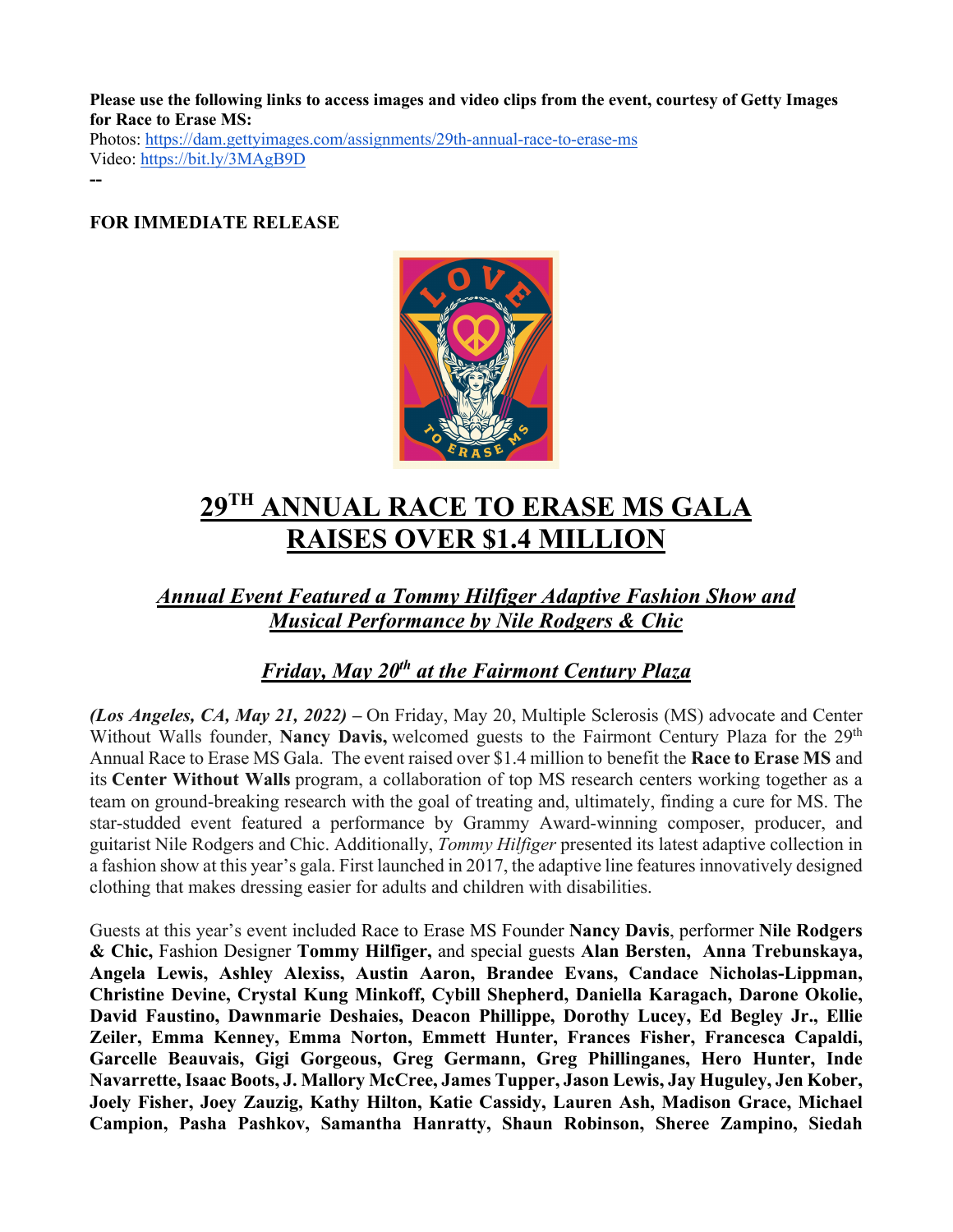### **Garrett, Taryn Manning, Tim Realbuto, Vanna White, Victoria Justice, Vivica Fox, and more!**

The evening began with a *Tommy Hilfiger Adaptive* fashion show with models of all abilities on the runway highlighting TOMMY HILFIGER's innovative line of clothing. The collection features discreet modifications – such as one-handed zippers for easy closure, seams that open to accommodate prosthetics and seated wear designed for wheelchair riders. Each piece is designed to make dressing easier, without sacrificing style or quality. *Tommy Hilfiger Adaptive*'s mission is to make fashion accessible to everyone so they feel empowered to express themselves through the clothing they wear.

Race to Erase MS founder **Nancy Davis** took the stage next, thanking guests for being in the room to celebrate the 29th Annual Gala. She shared her excitement to be back at the Fairmont Century Plaza and spoke of the incredible accomplishments of the organization over the years, including raising over \$50 million for Race to Erase MS and its Center Without Walls program. Nancy also thanked her family for the love and support they have provided her to achieve this important goal.

**Kathy Hilton, Garcelle Beauvais**, and **Crystal Minkoff** introduced the luxurious live auction, which featured one-of-a-kind opportunities including lunch with The Real Housewives of Beverly Hills themselves - including Kathy Hilton, Sutton Stracke, Dorit Kemsley and Garcelle Beauvais, a Four-night Stay at the Fabulous Four Seasons Resort Maui, a Four-night stay at the Little Nell & Aspen Skiing Company in Aspen, a recording session with Nile Rodgers, a one-of-a-kind NFT, and more. The big item of the night was a Lars Beusker limited-edition panther photograph, which sold to the highest bidder for \$39,000.

**Vivica A. Fox, Taryn Manning,** and **Tim Realbuto** took to the stage to introduce a video about Race to Erase MS and the research done at the Center Without Walls. Singer-songwriter **Siedah Garrett** then introduced the musical guest for the evening, legendary performer **Nile Rodgers & Chic**, who brought down the house playing hits "Dance, Dance, Dance," "We Are Family," "Le Freak," and many more.

In what has become a Race to Erase MS tradition over the past 29 years, an uplifting rendition of "Lean On Me" was performed as the finale of the evening, led by **Siedah Garrett,** with help from **Greg Phillinganes**. They invited audience members to join them onstage, alongside Nancy Davis and Nile Rodgers, to close out the special evening.

The Race to Erase MS is honored by the gracious design contribution for the event by **Shepard Fairey** and **Studio Number One**. The original artwork was featured in all gala communications; exclusive event merchandise featuring the design is available online at shop.erasems.org. The gala also featured **www.159.gallery Los Angeles,** which exclusively represents world-renowned German wildlife photographer **Lars Beusker**, and is represented by agent Sabine Niederberghaus. They donated the soldout image "Panther" with edition number 1/10 from Lars Beusker's private collection in XXL size of 94'5" (2,40 meters) for auction. The tote for the event gift bag was also sponsored by the gallery and designed by the artist himself showing one of his extraordinary images. In addition, during the gala event an exclusive showcase of 10 of his artworks were on display, with 30% of sales that evening supporting Race to Erase MS.

Race to Erase MS was founded in 1993 by Nancy Davis and is dedicated to the treatment and ultimate cure of Multiple Sclerosis. Since the Race to Erase MS foundation was created, there has been more than \$50 million raised and 22 FDA approved therapies created to aggressively fight MS that have provided hope, inspiration, and resources to those in the Multiple Sclerosis community. The gala directly benefits the foundation's Center Without Walls program, a unique collaboration between the world's leading MS